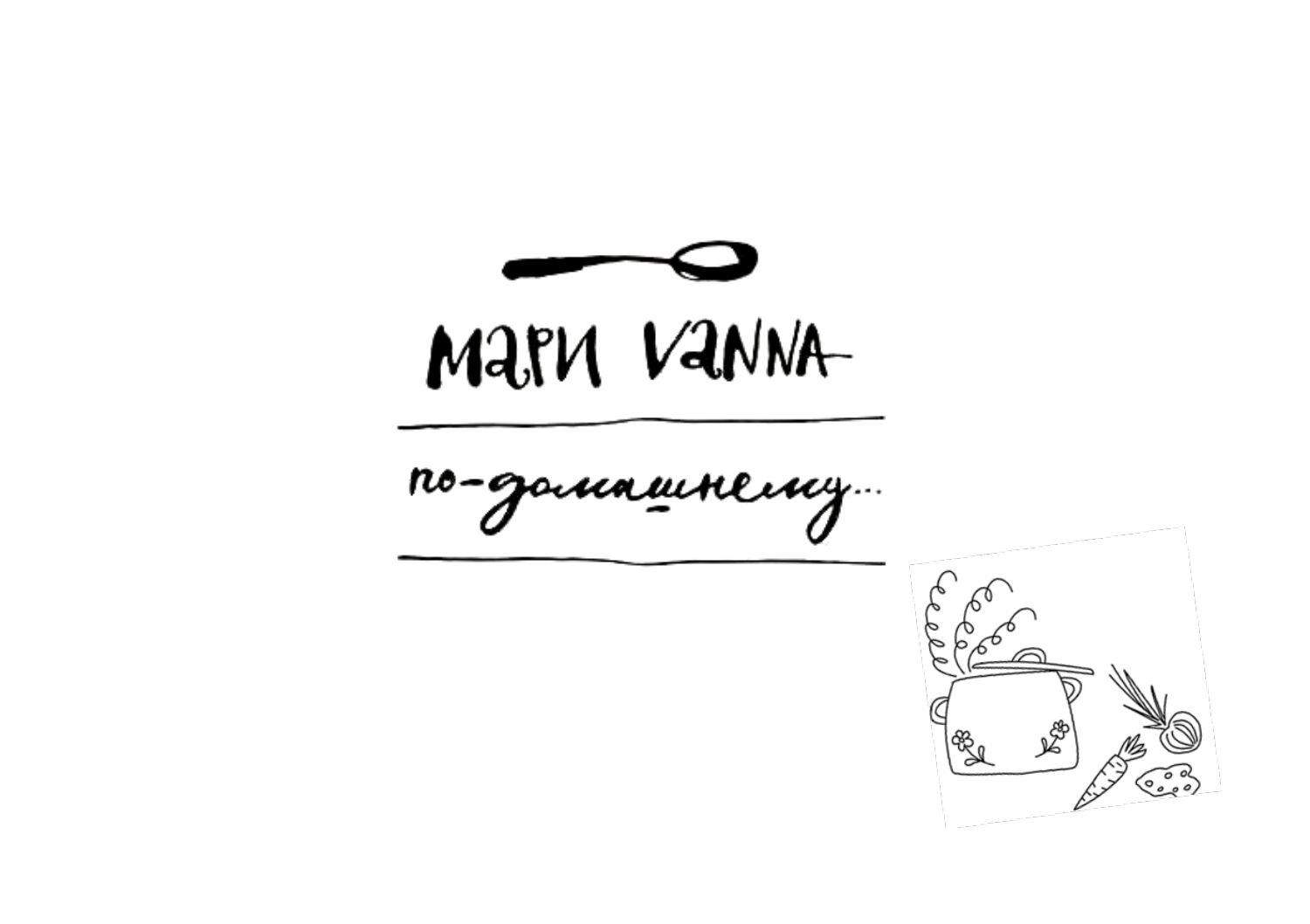# +7 (495) 650-650-0

CALL ME AT THE PHONE NUMBER:



Delivery hours from 10:00 am till 10:00 pm

HOME OR OFFICE.

our homemade dinner to your

away from us, somewhere within the Sadovoe Ring, we'll deliver

If you live or work not too far

Mari Vanna's got Wheels!

# Dear Friends!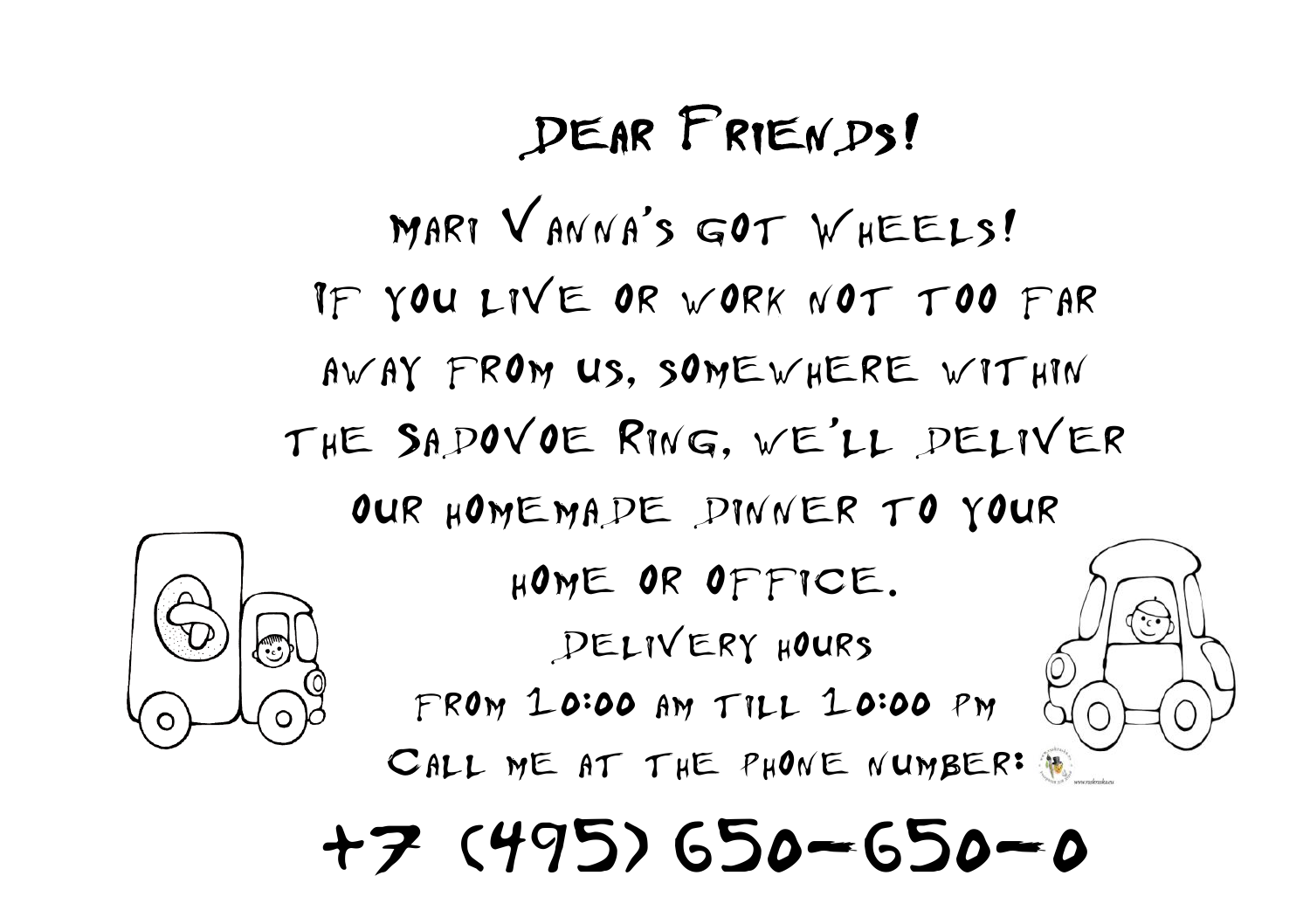### On weekdays from 10:00 to 12:00, on weekends to 13:00PM Breakfast only!

1. Homemade Breakfast: scrambled eggs, grilled sausage,

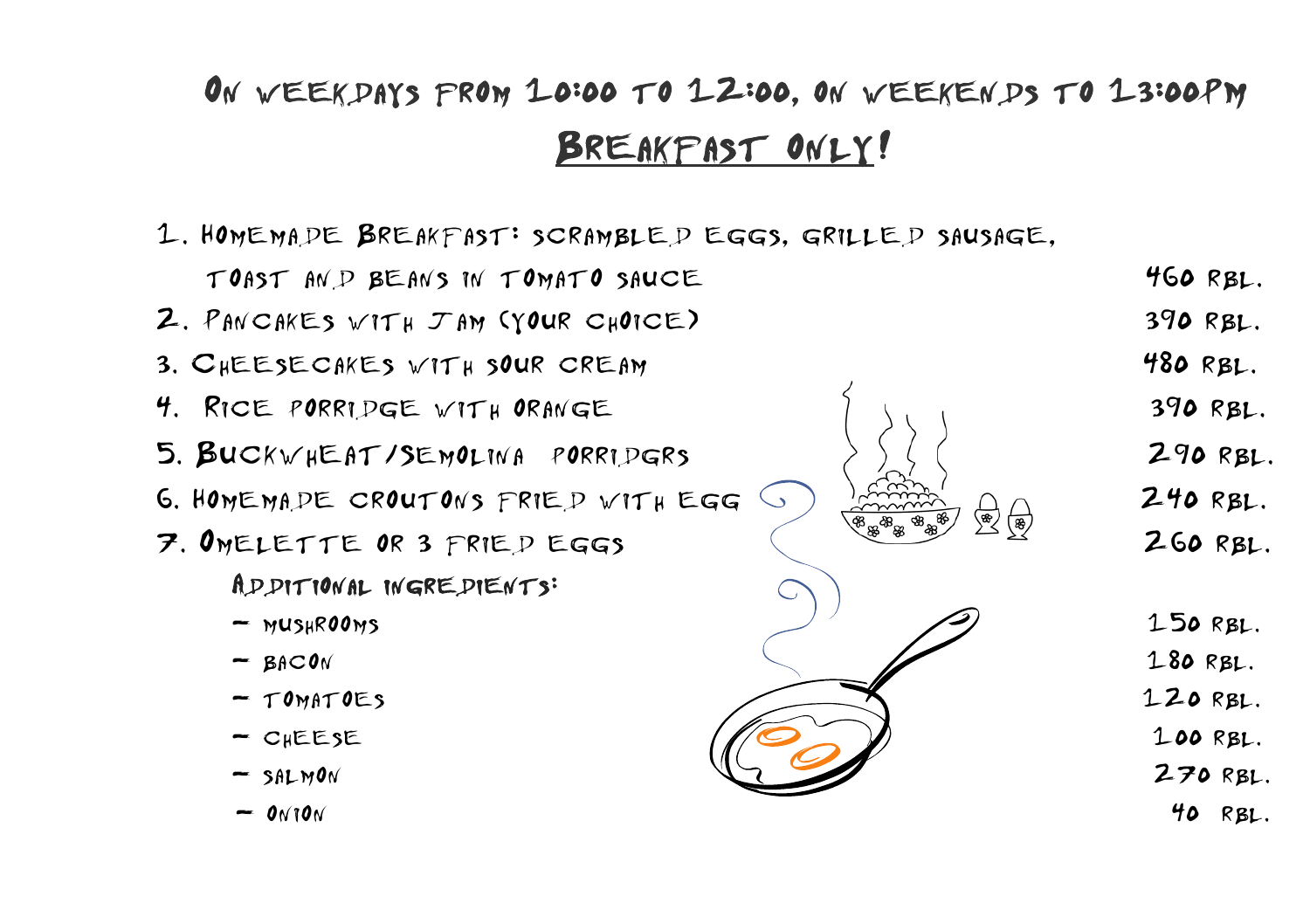| SALADS AND STARTERS                               |                 |
|---------------------------------------------------|-----------------|
| 1. FILLED PIES (MY GRANNY'S RECIPE!)              |                 |
| WITH MEAT                                         | $100$ RBL.      |
| WITH CABBAGE OR WITH EGG AND ONION                | 80 RBL.         |
| 2. OLIVIER SALAD (THE TASTE OF THE FESTIVE TABLE) |                 |
| $ VITH VEH T0NGUE$                                | 550 RBL.        |
| - WITH HOMEMADE SAUSAGE                           | 530 RBL.        |
| BAKE.P                                            |                 |
| 3. VINAIGRETTE WITH BEETROOT                      | $490$ RBL.      |
| 4. VEGETABLE SALAD WITH UNREFINED SUNFLOWER OIL   | $650$ $RBL$ .   |
| 5. PANCAKES WITH RED CAVIAR                       | 730 RBL.        |
| G. BLACK CAVIAR (50G) WITH PANCAKES               | <b>G500 RBL</b> |
| 7. SALAD WITH BEETROOT, PRUNES AND WALNUTS        | 380 RBL.        |
| 8. DRESSED HERRING                                | 450 RBL.        |
| 9. FORSHMAK WITH TOAST                            | $450$ RBL.      |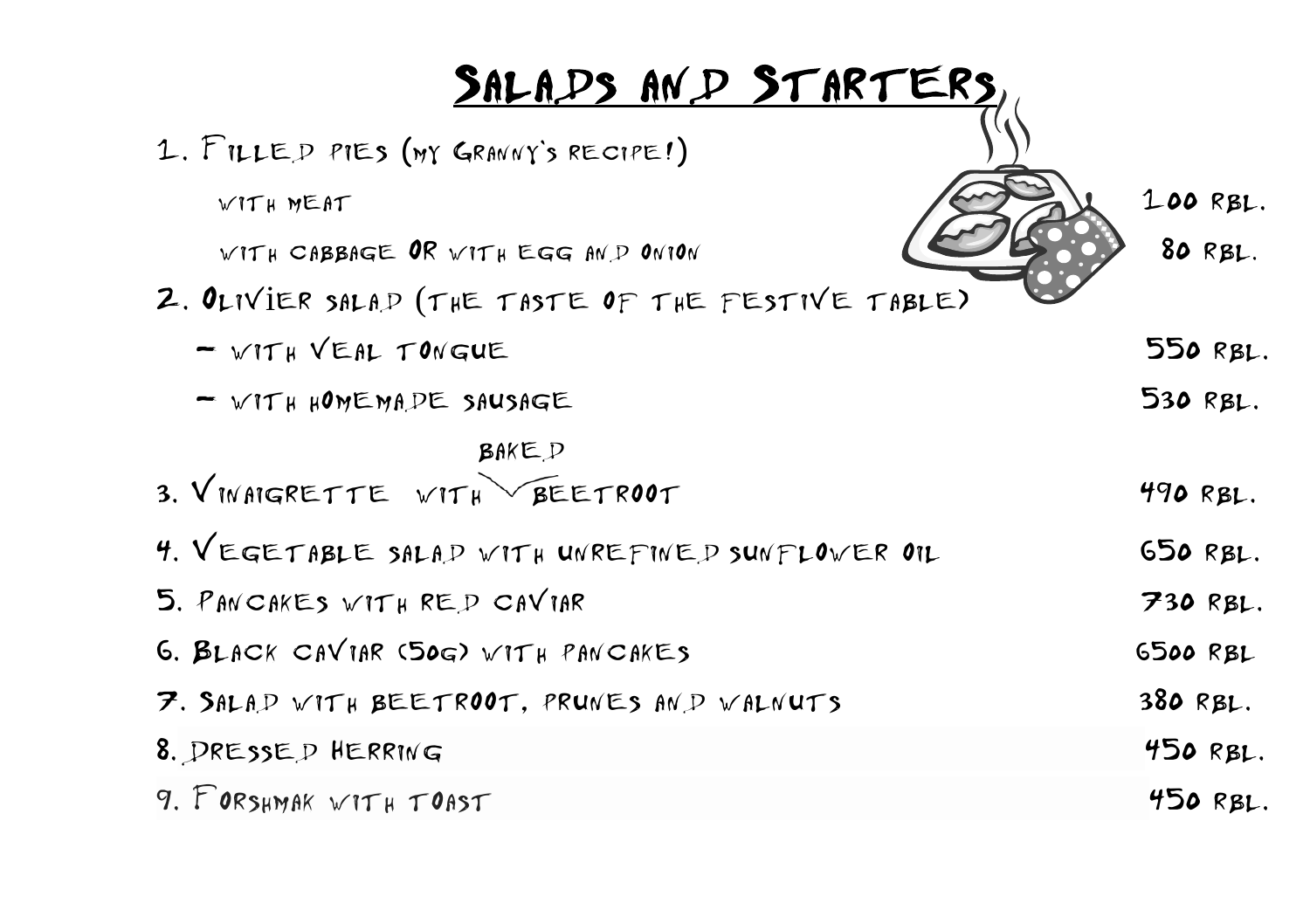## Salads and **S**tarters

| 10. HERRING FROM THE BARREL WITH POTATOES | 390 RBL.      |
|-------------------------------------------|---------------|
| 11. SAN DWICH WITH SPRATS                 | 360 RBL.      |
| $12.7$ ELLIED MEAT                        | $490$ RBL.    |
| 13. WHITE PICKLED MUSHROOMS               | 590 RBL.      |
| 14. CHICKEN LIVER PATE                    | 490 RBL.      |
| 15. PICKLES FROM THE BARREL               | $450$ RBL.    |
| 16. HARD WITH BORODINO BREAD              | GFORBL.       |
| 17. BEEF TONGUE WITH HORSERADISH          | $GLO$ $RBL$ . |
| 18. LIGHT-SALTED SALMON                   | $570$ RBL.    |
| 19. EGGS WITH MAYONNAISE AND CAVIAR       | 370 RBL.      |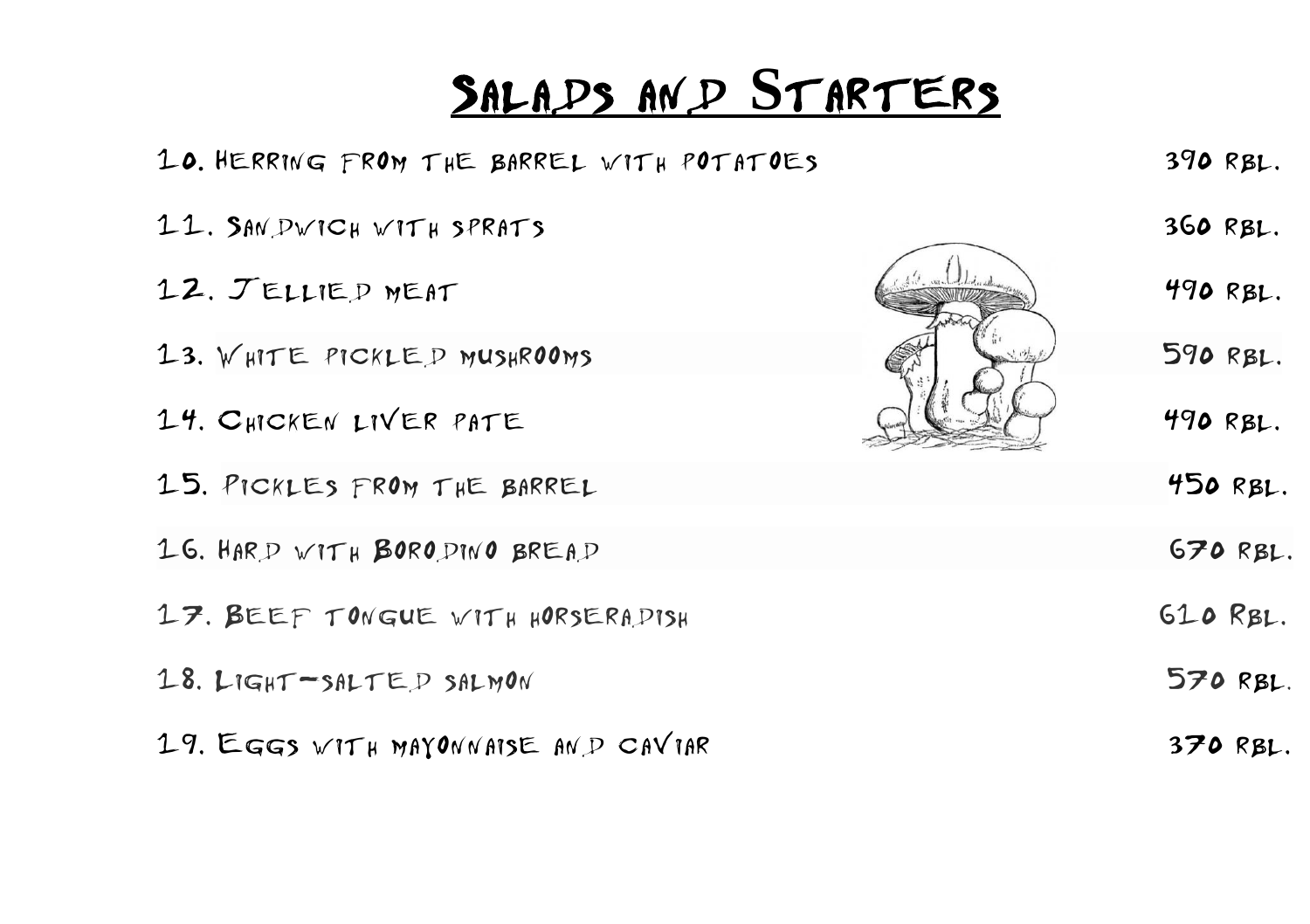### Soups

| 1. CHICKEN SOUP WITH HOMEMADE NOODLES                      | $510$ RBL.    |
|------------------------------------------------------------|---------------|
| 2. BORSCH (BEETROOT SOUP)                                  | $GLO$ $RBL$ . |
| 3. WHITE MUSHROOMS SOUP<br>VITH HOMEMADE NOODLES OR BARLEY | $590$ RBL.    |
| CHEESE TORTILLA TO SOUP<br>MAP TO EVERYTHING ELSE          | $230$ RBL.    |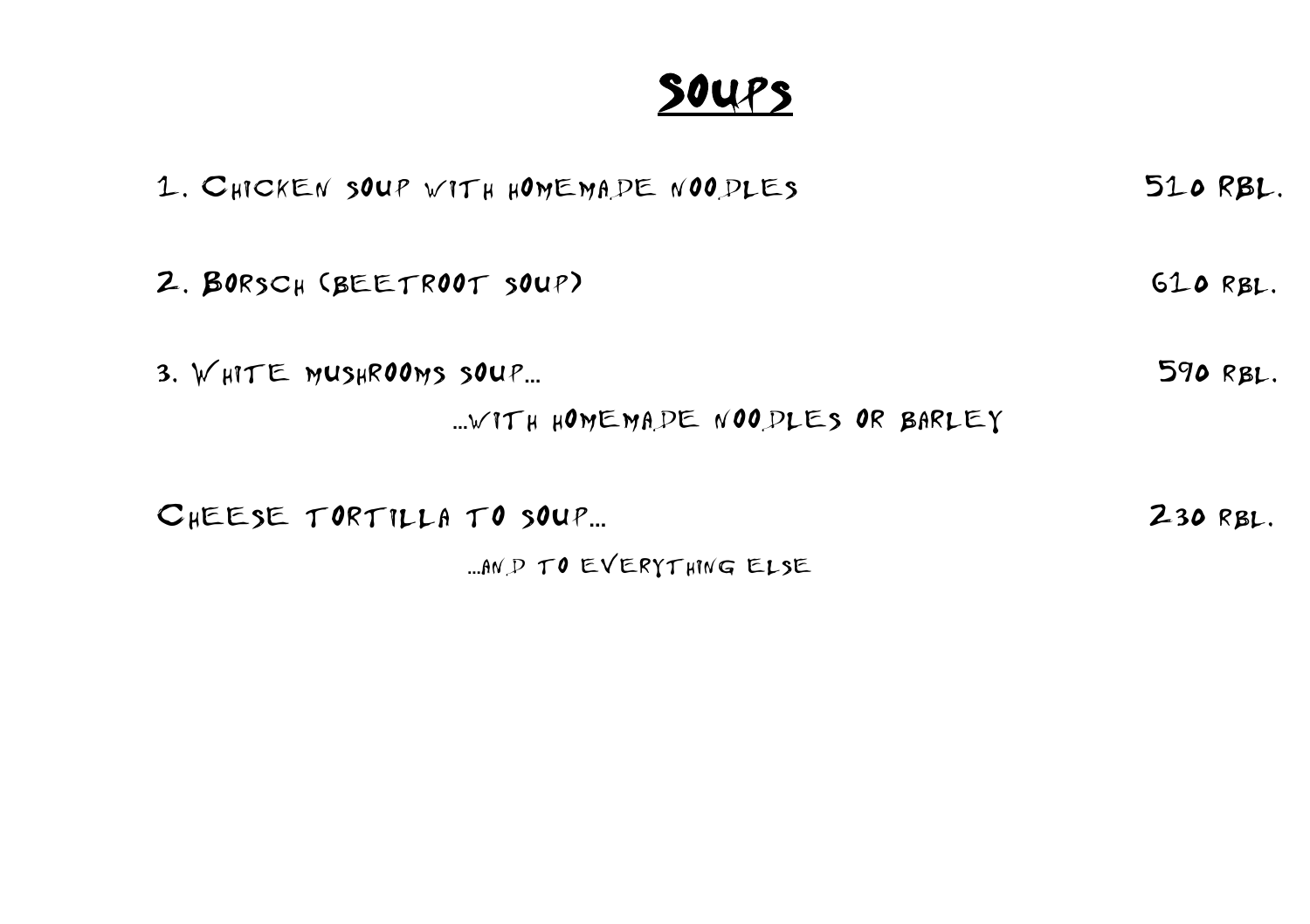## DUMPINGS

| 1. SALMON DUMPLINGS                       | 730 RBL.   |
|-------------------------------------------|------------|
| 2. TENDER VEAL DUMPLINGS                  | $670$ RBL. |
| 3. SIBERIAN DUMPLINGS                     |            |
| WITH PORK AND VEAL                        | $670$ RBL. |
| 4. LAMB DUMPLINGS WITH BAKED VEGETABLES   | 690 RBL.   |
| 5. DUMPLINGS WITH POTATOES AND CRACKLINGS | $490$ RBL. |
| A.D. DE D SOME ONION                      |            |

6. CHERRY DUMPLINGS 490 RBL.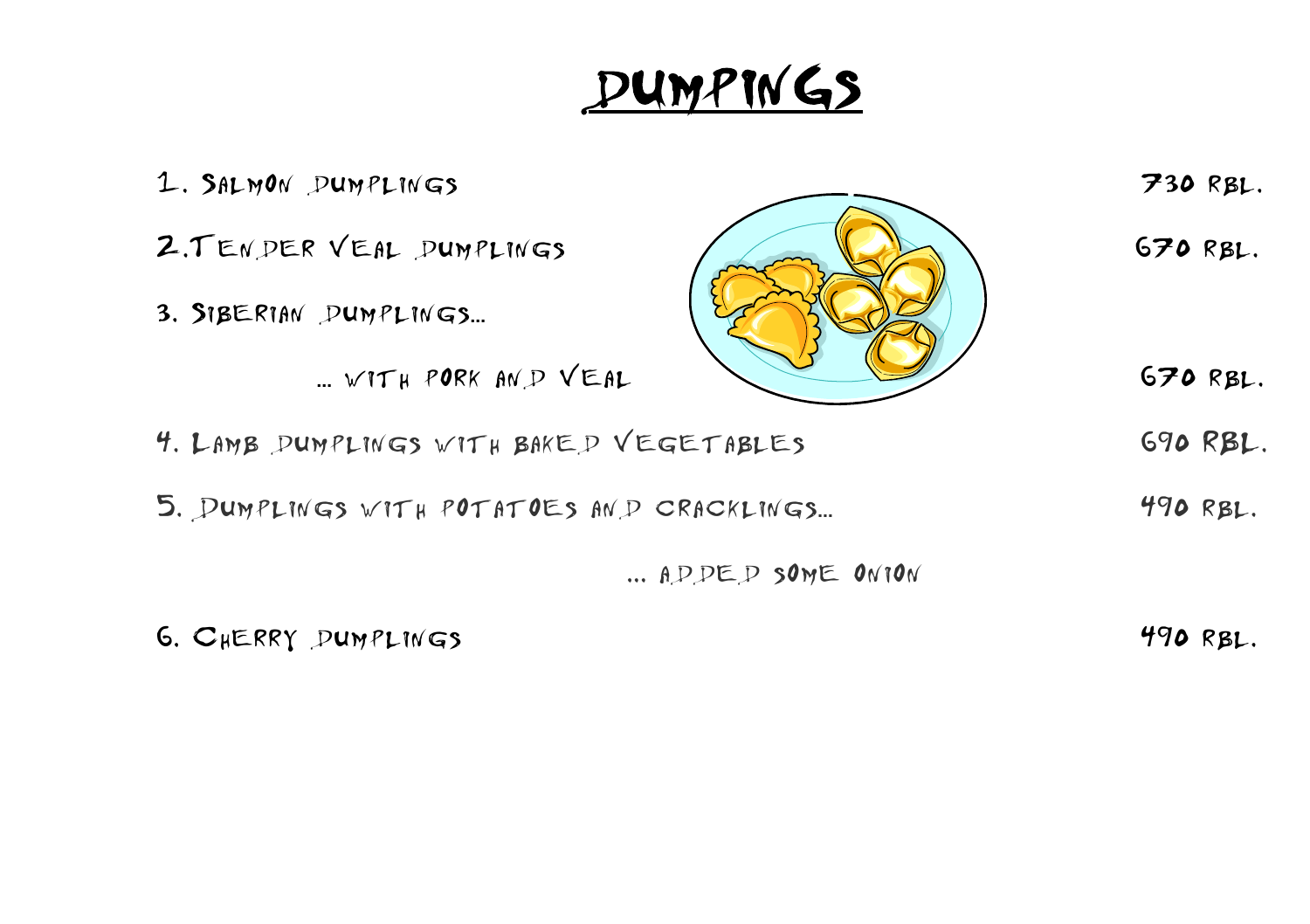# READY-TO-COOK FOOD BY MARI VANNA Frozen

1. TENDER VEAL DUMPLINGS (500 GR.) 1050 RBL.

2. SIBERIAN DUMPLINGS... (500 GR.)  $\left|\frac{\partial f(x,y)}{\partial x}\right|$  850 RBL.  $WITH$  PORK AND VEAL

3. Dumplings with potatoes… (500 gr.) 650 rbl. ... AND CRACKLINGS...

4. CHERRY DUMPLINGS (500 GR.) 650 RBL.

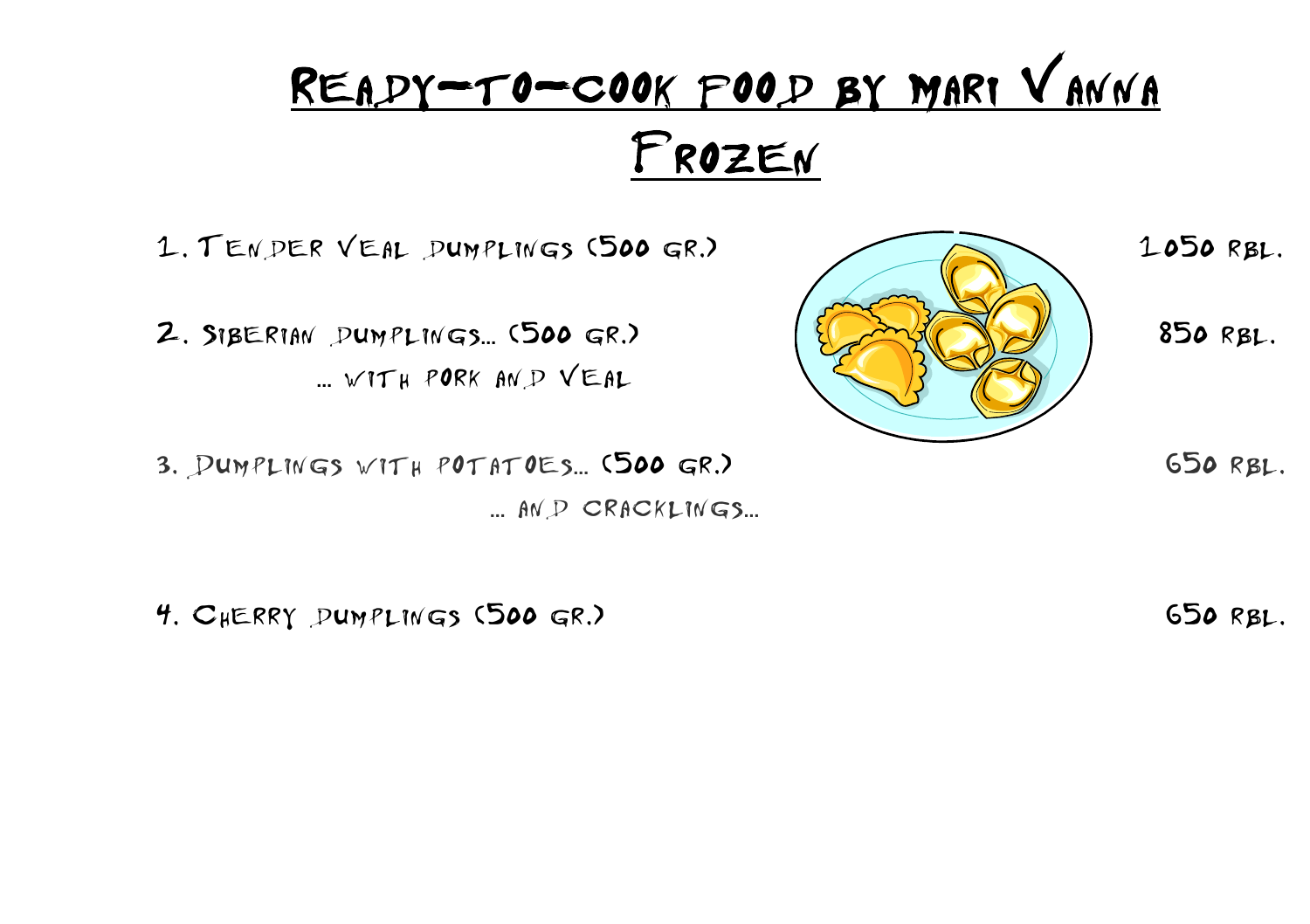# HOT DISHES

| 1. CUTLETS CHICKEN WITH MASHED POTATOES             | $670$ RBL.  |
|-----------------------------------------------------|-------------|
| 2. CUTLETS MEAT WITH RICE                           | $690$ RBL.  |
| 3. PIKE CUTLETS WITH MASHED POTATOES                | $690$ RBL.  |
| $M$ PIKE CAVIAR SAUCE                               |             |
| 4. DUCK LEG WITH STAWED APPLES                      | 830 RBL.    |
| 5. BEEF TENDERLOIN WITH GRILLED VEGETABLES          | 990 RBL.    |
| G. BEEF STROGANOFF WITH MUSHROOMS AND MASHED POTATO | $780$ $RBL$ |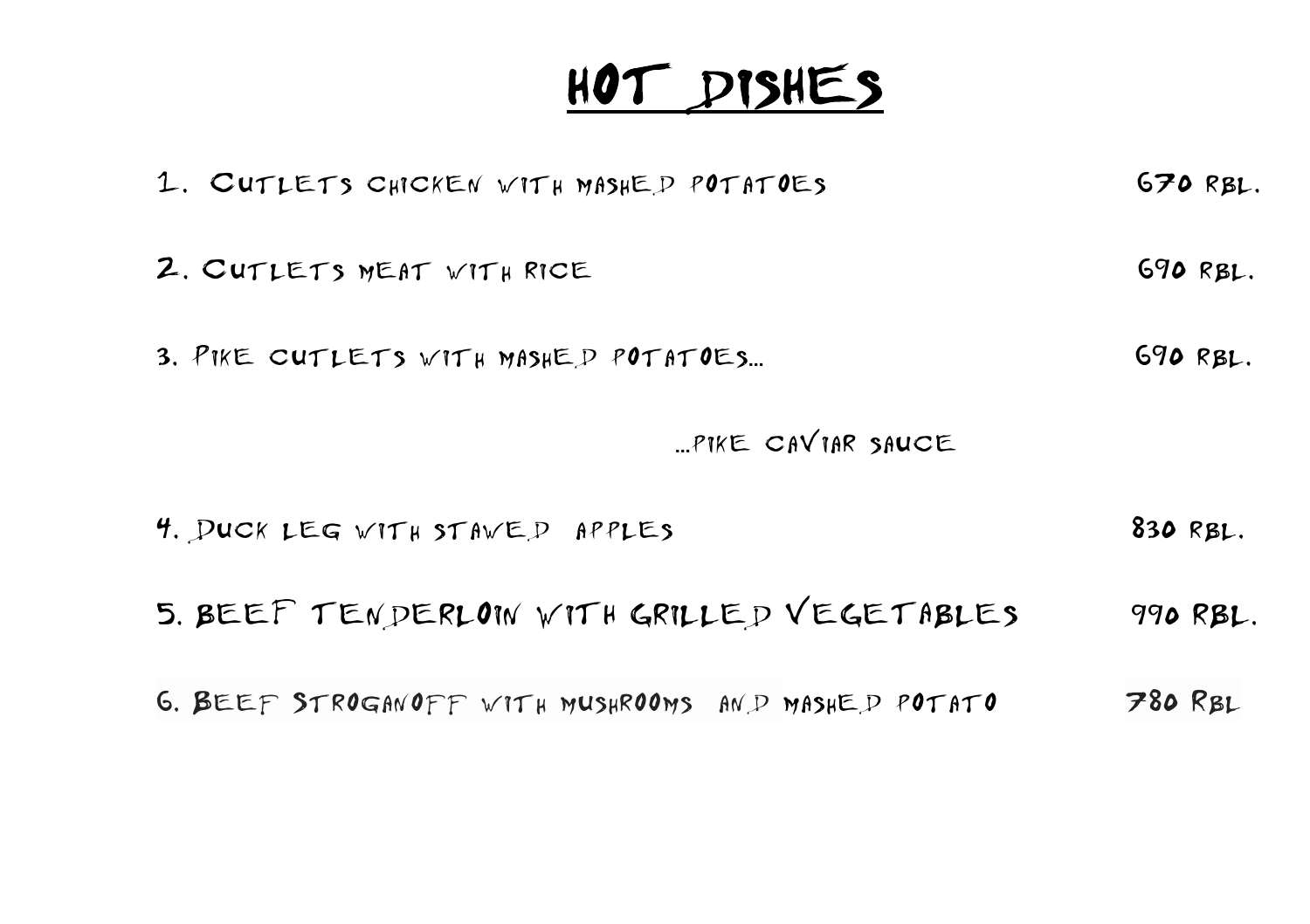# HOT DISHES

| 7. ZUCCHINI FRITTERS WITH SALMON                               | $690$ RBL.  |
|----------------------------------------------------------------|-------------|
| 8. SALMON STEAK WITH PTI-TIM AND CREAM SAUCE                   | $1070$ RBL. |
| 9. CHICKEN SCHNITZEL WITH CURRY SAUCE                          | $670$ RBL.  |
| 10. «POZHARSKAYA» CUTLETS WITH BAKED POTATOES                  | $690$ RBL.  |
| AN D MUSHROOM SAUCE<br>11. FRIED POTATOES WITH WHITE MUSHROOMS | 680<br>RBL. |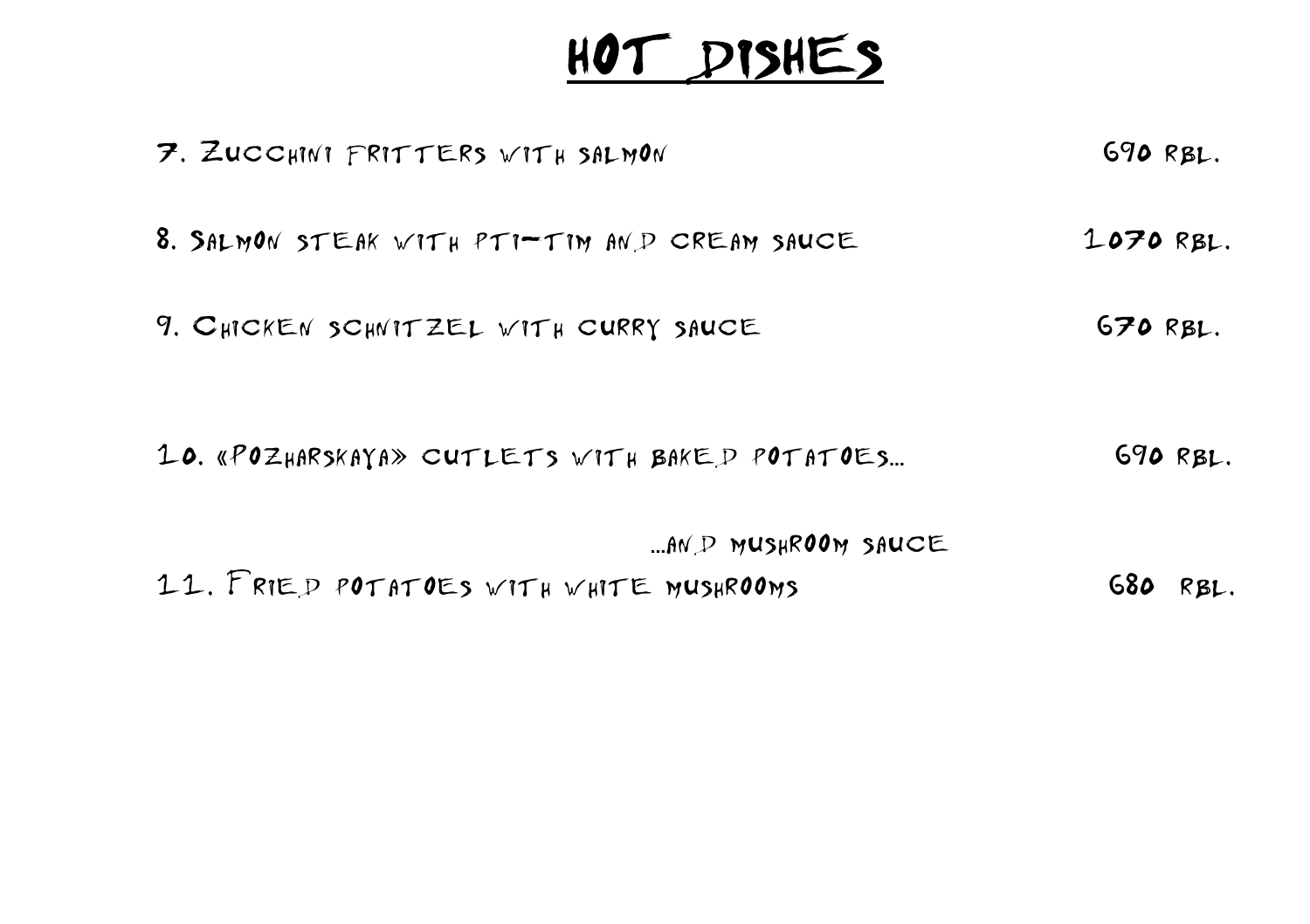# GARNISHES

| $1.$ BUCKWHEAT                         | 260 RBL.   |
|----------------------------------------|------------|
| 2. MASHED POTATOES                     | $280$ RBL. |
| 3. BAKED POTATO                        | $280$ RBL. |
| 4. GRILLED VEGETABLES                  | $450$ RBL. |
| 5. FRIED POTATOES                      | $290$ RBL. |
| $$ $V$ ITH ONIONS!                     |            |
| G. BOILED POTATOES                     | $280$ RBL. |
| 7. BREAD ASSORTIMENT WITH GREEN BUTTER | 390 RBL.   |
| AN D MASHE D LARD WITH GARLIC          |            |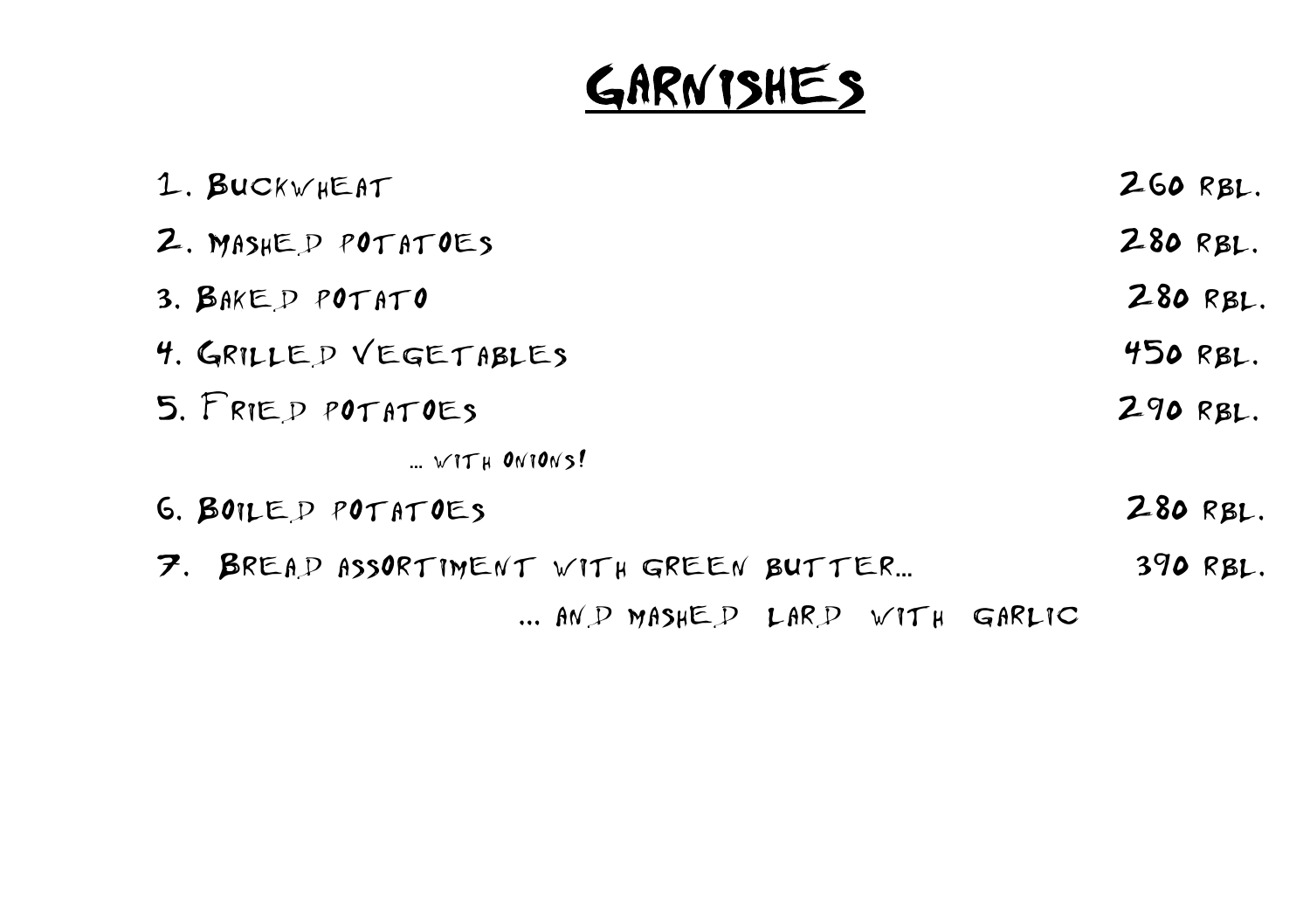DESSERTS

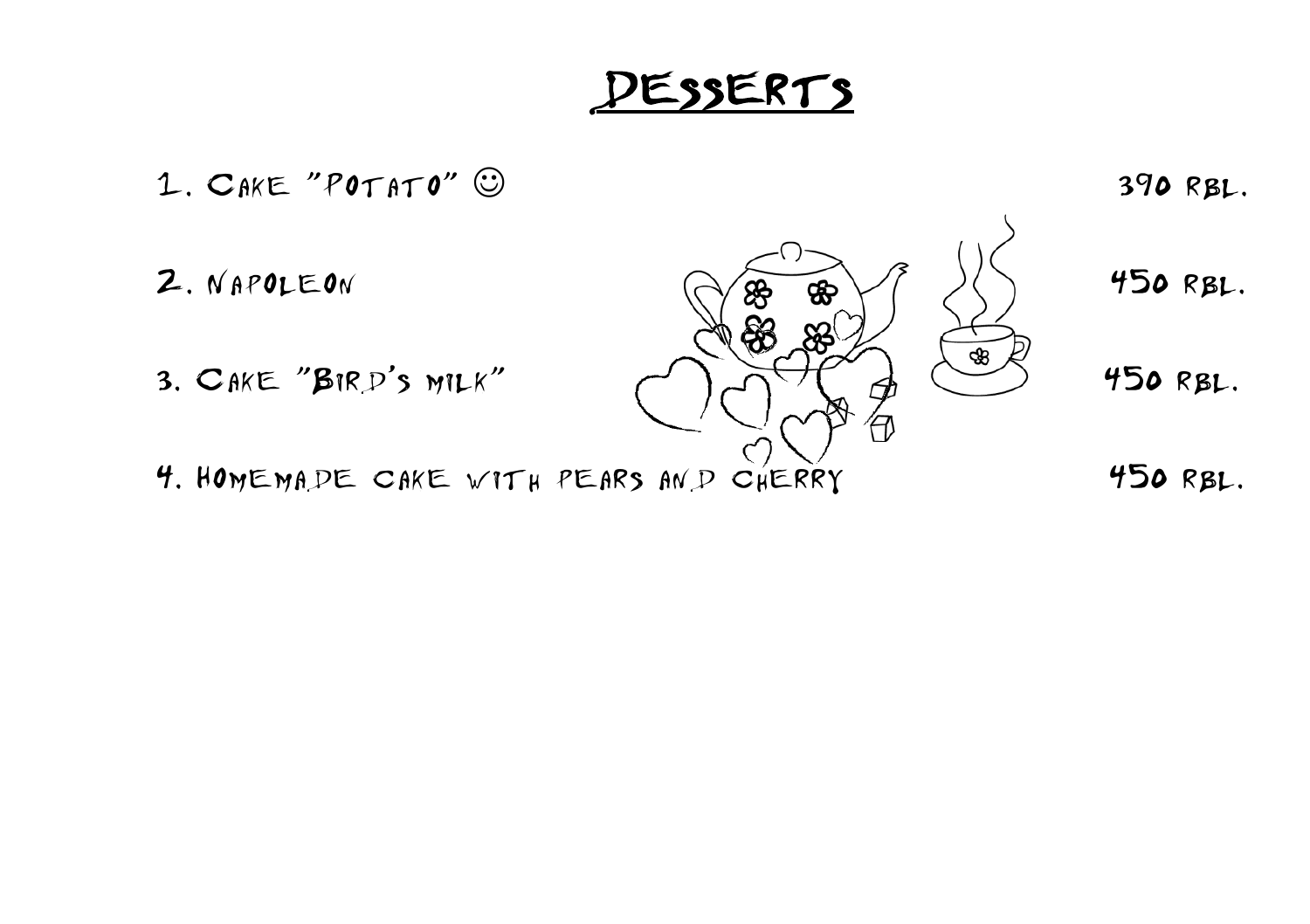### Dessert

Малина

- $7.$   $J_{AM}$  "five-minute" 100g 120 RBL.
	-
	- $-$  RASPBERRY  $-$  BLACKCURRANT.
	- $-C$ HERRY APRICOT
- 8.  $J$  AM FROM THE CELLAR:  $100g 290 RBL$ .
	- $J$  AM FROM PINE CONES
- 9. ICE-CREAM BALL  $\frac{150}{150}$  150 RBL.
- $-VANILA = SORBET SEA BUCKTHORN$
- 10. Honey from the apiary
	-
	- $-$  IN A JAR (TAKE AWAY) 220g 440 RBL.



 $-$  strawberry 220g - 340 rbl.

220g - 590 rbl.

 $-$  TO TEA 50g - 140 RBL.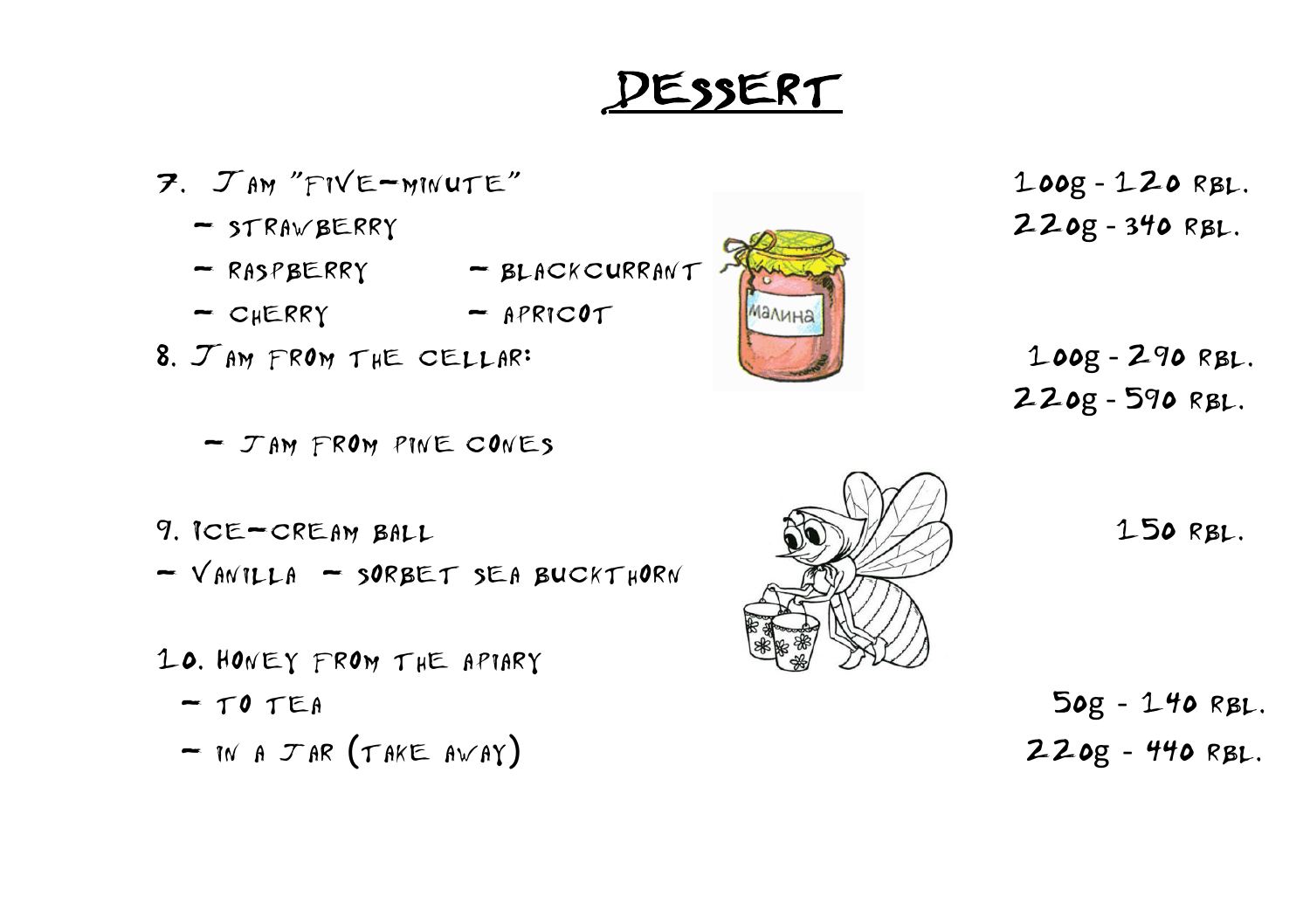

МАРИ VANNA

ALL SUMMER COLLECTING DIFFERENT USEFUL HERBS AND

berries… In any weather at a cozy table

a bit of summer heat with you…

#### Tea kettle 450 rbl.

#### 1. Taiga mix

(black tea,cowberry leaves, thyme, lemon baim, mint, juniper berry)

### 2. Japanese lime:

(orange peel,chamomile flower and sweet lime)

#### 3. Herbal cocktail:

(Apple, lemon balm, chamomile, cornflower petais)

#### 4. Black currant:

(black tea, leaf currant, cornflower)

#### It warms you:

- 1. TEA KETTLE SEA-BUCKTHORN 450 RBL.
- 2. TEA KETTLE GINGER 450 RBL.
- 3. GLASS WARNING DRINK FROM ROSEHIP 290 RBL.
- 4. GINGER SPICED LATTE 320 RBL.

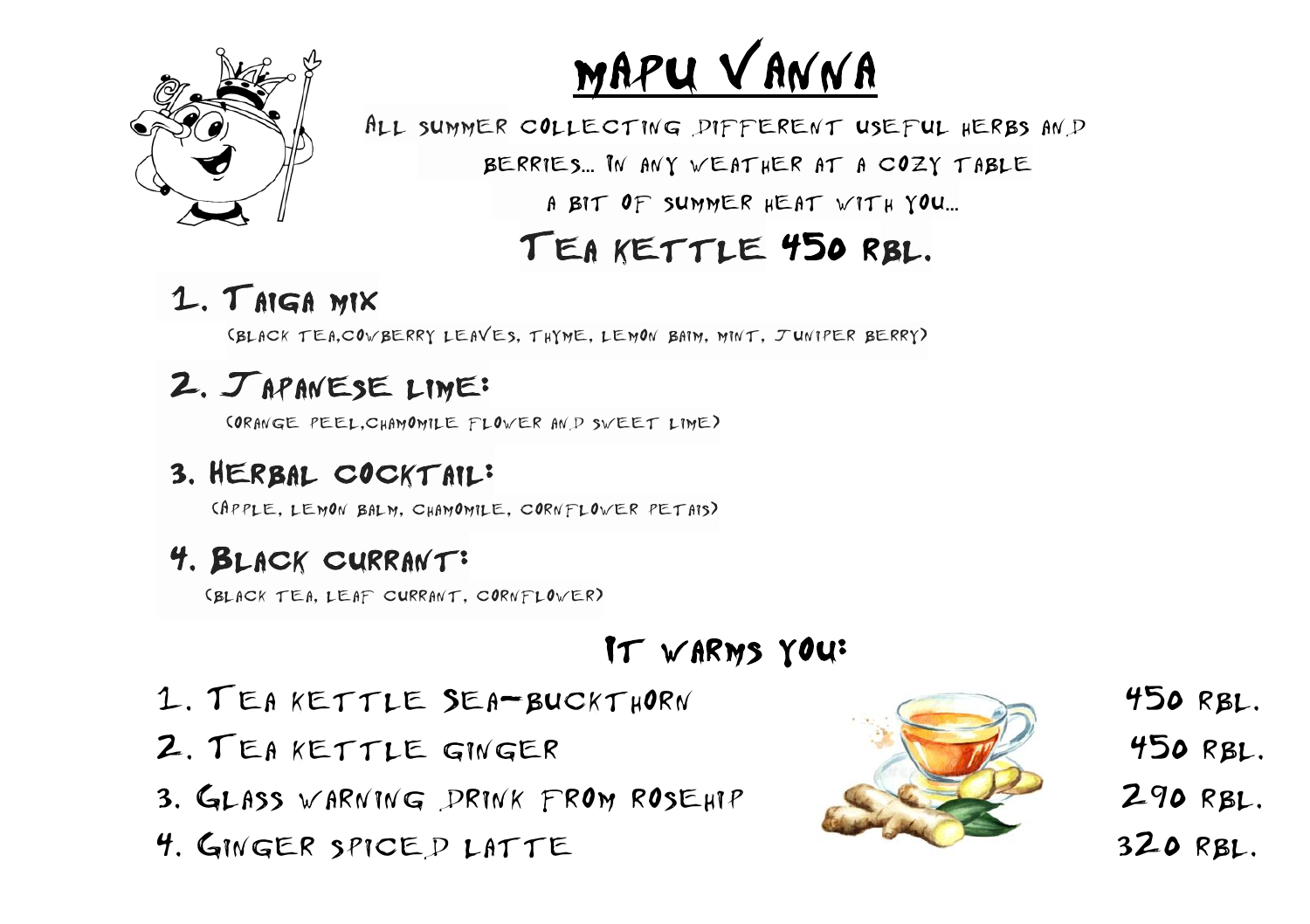# TEA

### $TEA$   $POT = 450$  RBL.

- $-$  CEYLON TEA "TEA WITH AN ELEPHANT»  $-$  WITH JASMIN
- $-$  EARL GREY WITH CORNFLOWER  $-$  with ginseng
- $D$ ARDJEELING  $-$  MILK 00LONG
- 

### 3. Tea with additives: 4. Fruit tea

- 
- 
- $-$  SAGAN DAILYA
- Buckwheat tea
- $-$  CHAMOMILE



#### 1. BLACK 2. GREEN

- 
- 
- 

 $-$  puer  $-$ sen $C<sub>HA</sub>$ 

- $-$  TEA WITH ROSEHIP  $-$  "CHERRY COCKTAIL"
- $-$  *IVAN* TEA  $\leq$   $\leq$   $\leq$   $\leq$   $\leq$   $\leq$   $\leq$   $\leq$   $\leq$   $\leq$   $\leq$   $\leq$   $\leq$   $\leq$   $\leq$   $\leq$   $\leq$   $\leq$   $\leq$   $\leq$   $\leq$   $\leq$   $\leq$   $\leq$   $\leq$   $\leq$   $\leq$   $\leq$   $\leq$   $\leq$   $\leq$   $\leq$   $\leq$   $\leq$   $\$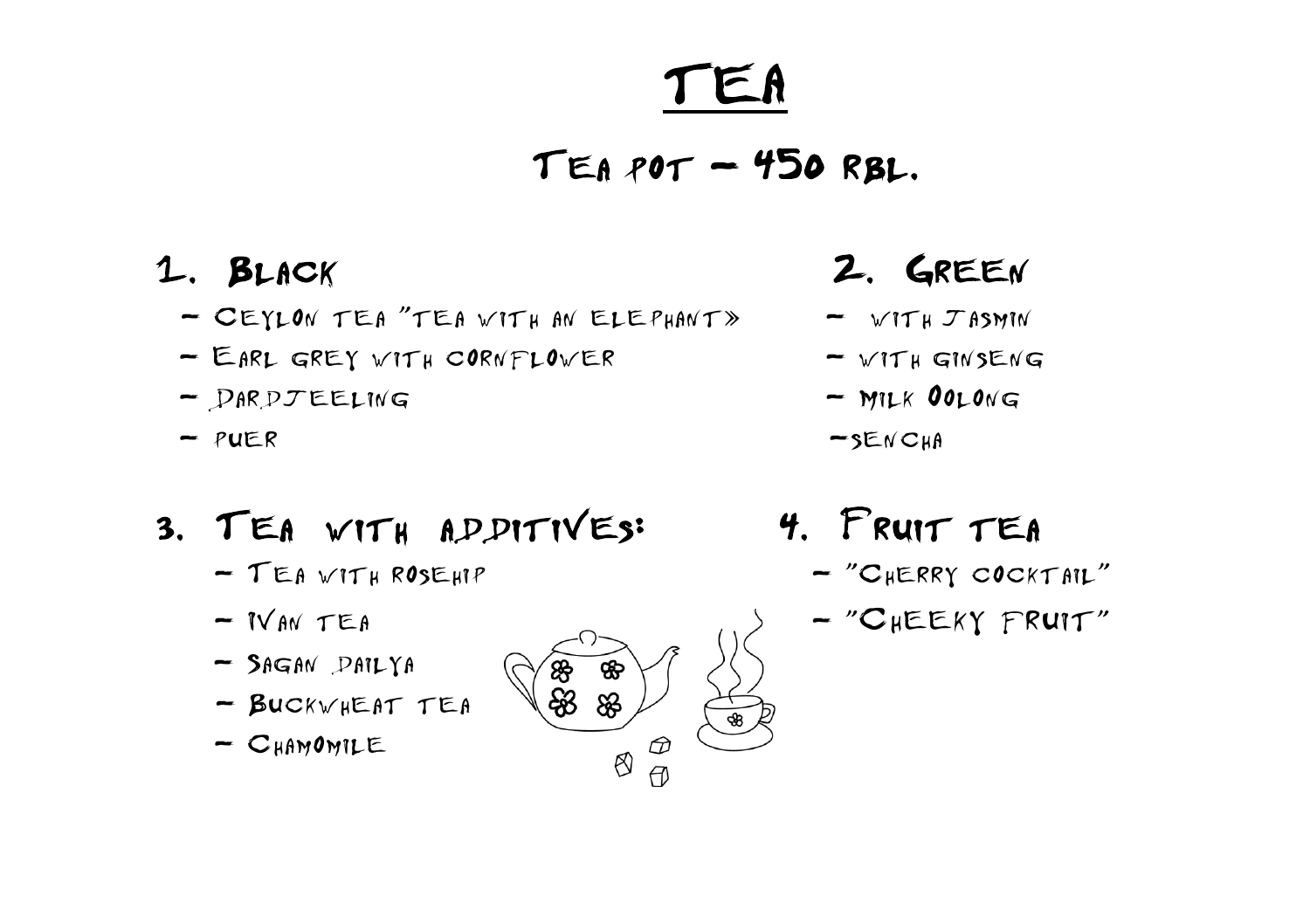# COFFEE

| 1. ESPRESSO                             | $250$ RBL. |
|-----------------------------------------|------------|
| 2. DOUBLE ESPRESSO                      | $290$ RBL. |
| 3. AMERICANO                            | $250$ RBL. |
| 4. LATTE                                | 390 RBL.   |
| 5. CAPPUCCINO                           | 360 RBL.   |
| G. BLACK COFFEE WITH ICE-CREAM "GLYASE" | $420$ RBL. |
| 7. COFFEE WITH CREAM LIQUEUR            | 520 RBL.   |
| $8.$ $Cocof$                            | $290$ RBL. |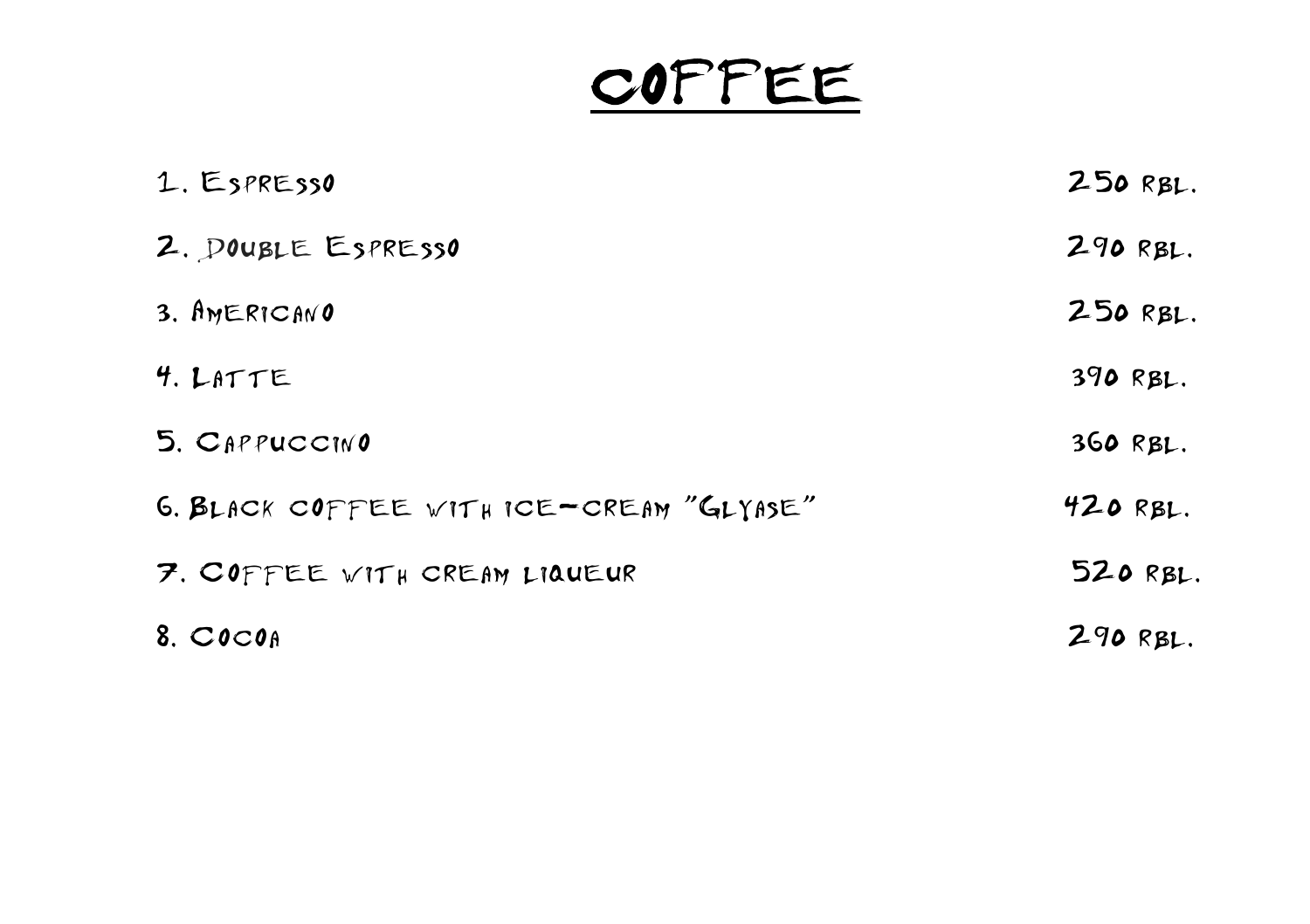DRINKS

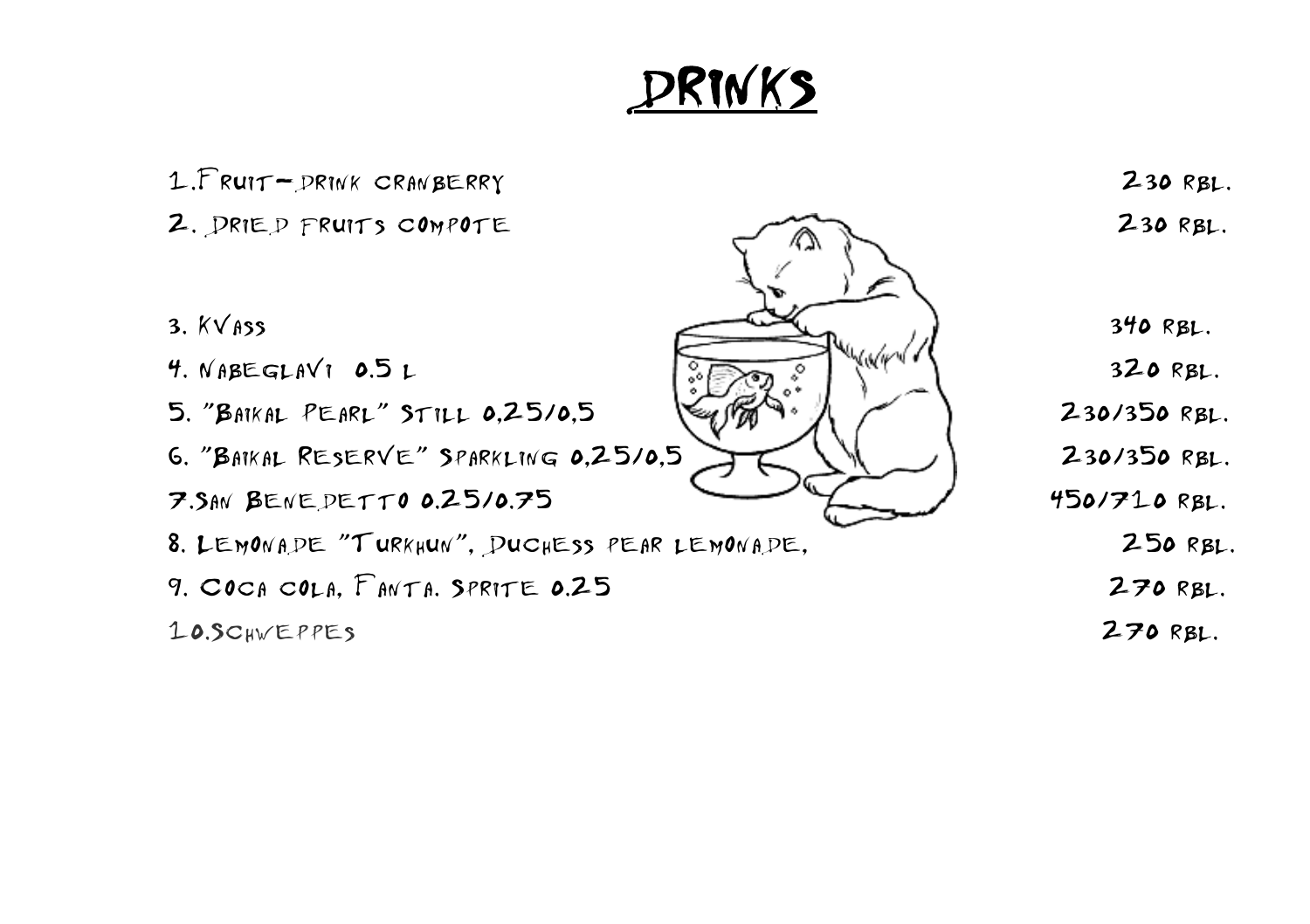### $J$ uices

- 1. ORANGE FRESHLY SQUEEZED 390 RBL.
- **2.** GRAPEFRUIT FRESHLY SQUEEZED  $\oslash$ ,  $\mathbb{M}_{\sim}$  390 RBL.
- 3. CARROT FRESH SQUEEZED  $\sqrt{25}$  390 RBL.
- 4. APPLE FRESH SQUEEZED  $\sqrt{\sqrt{(\pi-\lambda)}}$  390 RBL.
- $5.$  FRESH CELERY  $390$  RBL.
- 6. JUICES «IL PRIMO»  $0.2$ : CHERRY, APPLE, TOMATO  $\forall$ ) 240 RBL.

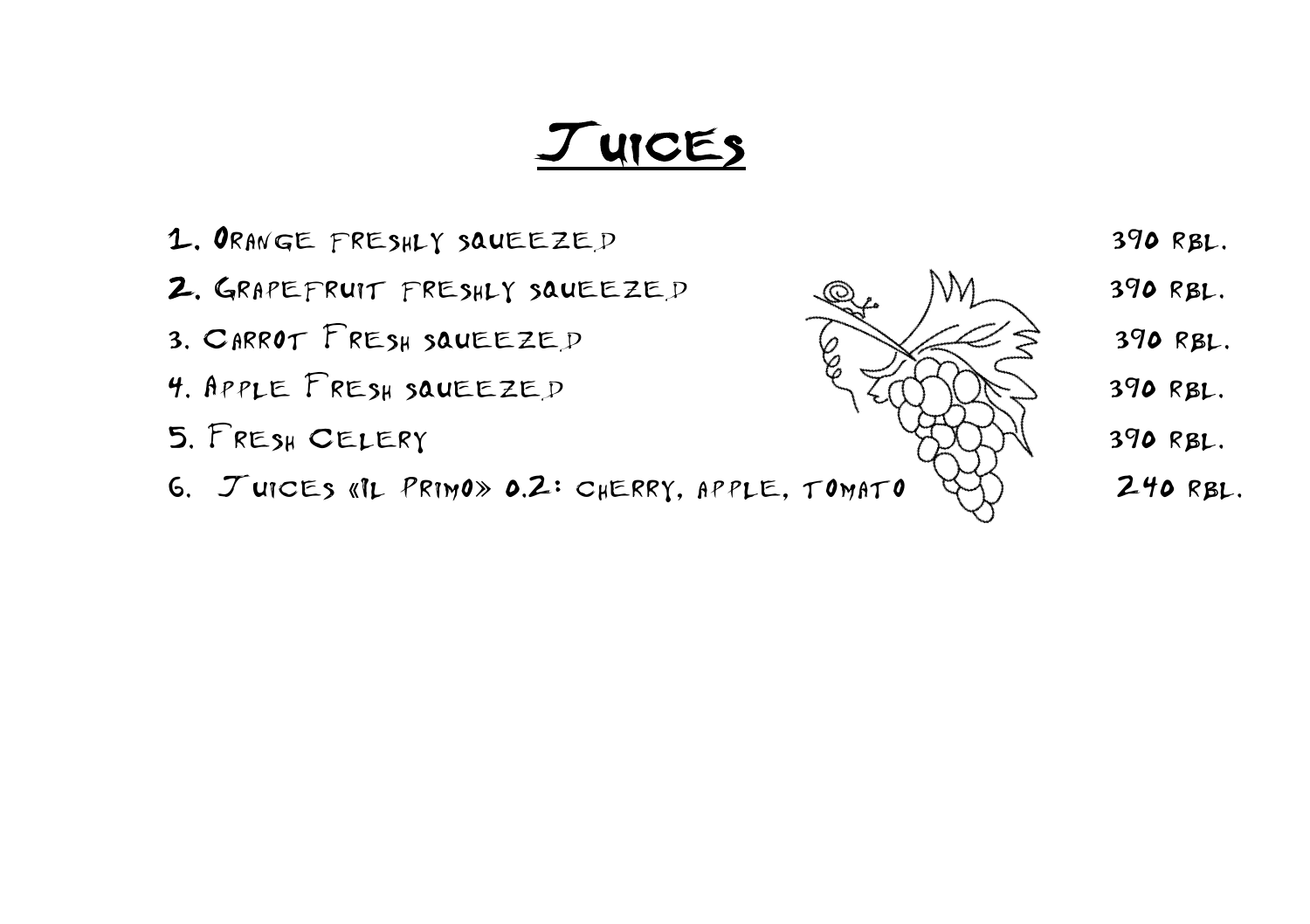### HOME MADE LIQUOR (40 ml.)

- 1. HORSERADISH 260 RBL.
- 2. CEDAR NUTS 260 RBL.
- 3. BLACKCURRANT 260 RBL.
- 4. CRANBERRY 260 RBL.
- 
- 6. SEA BUCKTHORN  $260$  rbl.



- 
- 
- 

### Beer

- 1. RUSSIAN BEER "ZHIGULEVSKOE"  $(0.45L)$   $\qquad \qquad$  360 RBL.
- 2. KRONENBURG BLAN NON-ALCOHOLIC (0,33L.)  $\sim$  360 RBL.
- 3. GRIMBERGEN DOUBLE AMBREE (0.33L.)  $1/\sqrt{2}$  460 RBL.